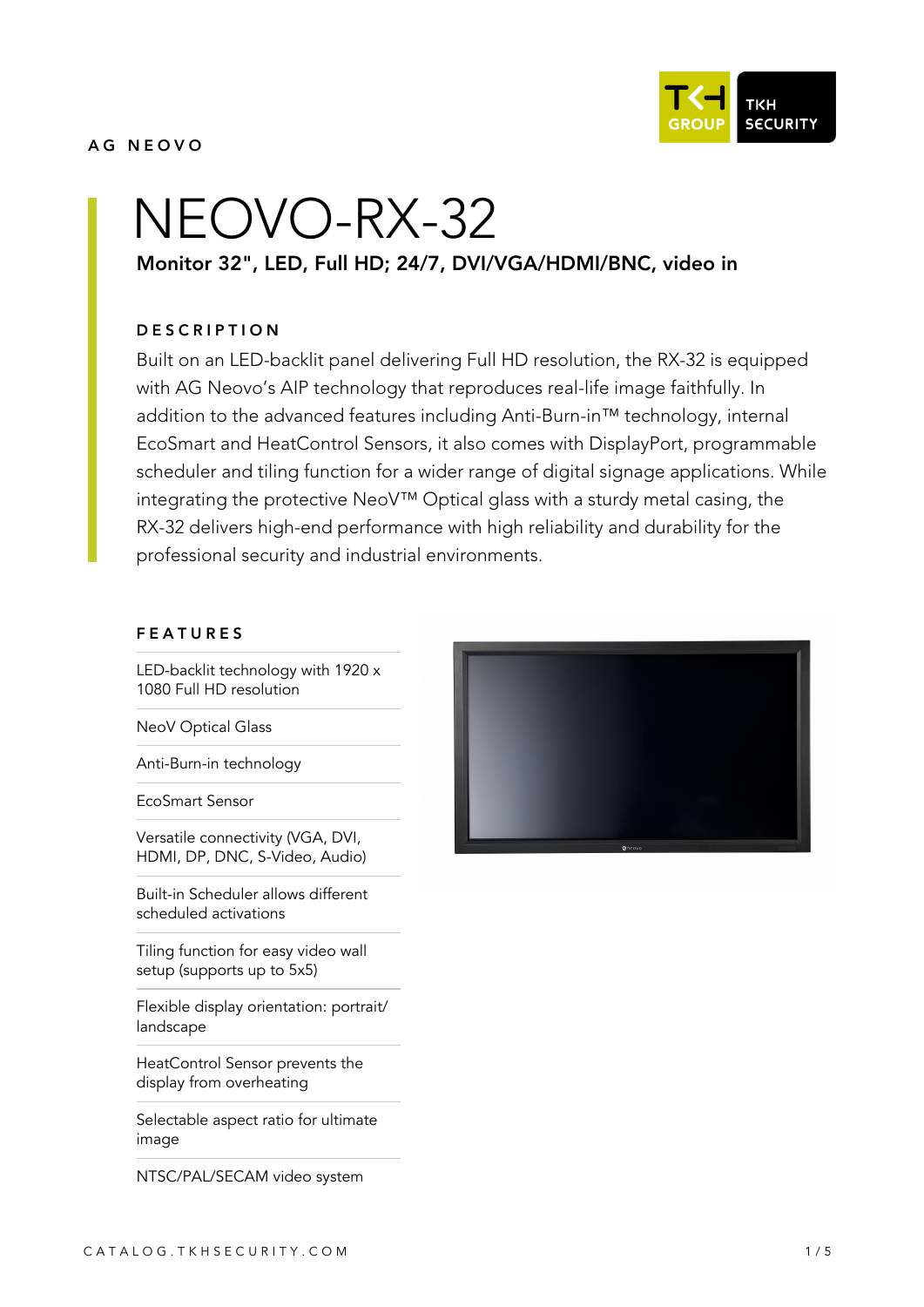support



RS-232 (in/out) and RJ45 for remote display control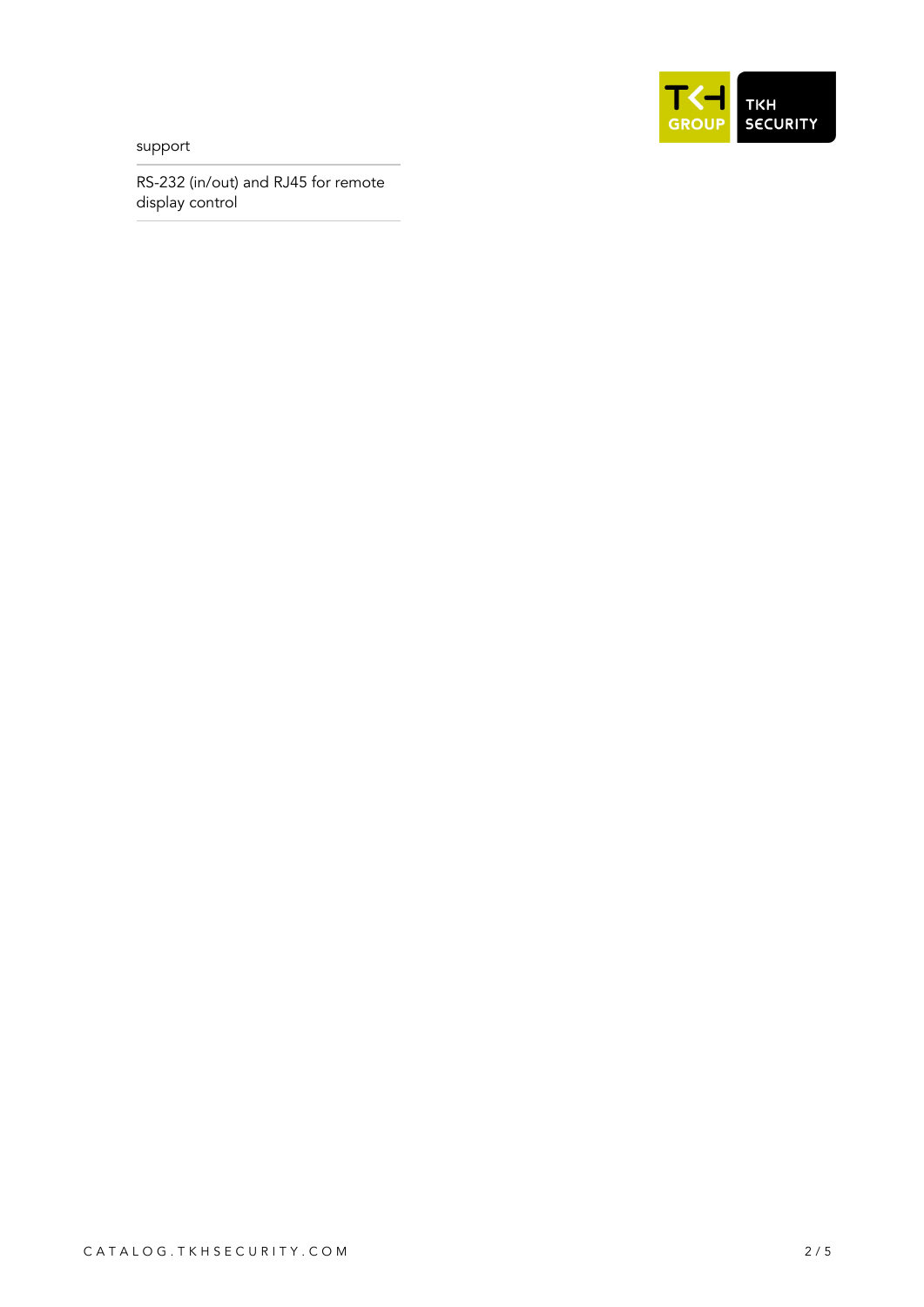

| Panel                        |                                                       |
|------------------------------|-------------------------------------------------------|
| Panel Type                   | LED-backlit TFT LCD                                   |
| Panel Size                   | 31.5                                                  |
| Max. Resolution              | FHD 1920 x 1080                                       |
| Refresh Rate                 | 60 Hz                                                 |
| Pixel Pitch                  | 0.3637 mm                                             |
| <b>Brightness</b>            | 350 cd/m2 (Typical)                                   |
| Contrast Ratio               | 3000: 1 (Typical)                                     |
| Viewing Angle (H/V)          | 178°/178°                                             |
| Display Colour               | 16.7M                                                 |
| Response Time                | 6.5ms (GTG)                                           |
|                              |                                                       |
| Frequency                    |                                                       |
| Frequency (H/V)              | H: 30 kHz - 75 kHz                                    |
|                              | V: 50 Hz - 75Hz                                       |
|                              |                                                       |
| Input                        |                                                       |
| <b>VGA</b>                   | 15-Pin D-Sub                                          |
| <b>DVI</b>                   | 24-Pin DVI-D                                          |
| S-Video                      | 4-Pin mini DIN                                        |
| Component (YPbPr)            | <b>RCA</b>                                            |
| <b>HDMI</b>                  | HDMI x2                                               |
| <b>CVBS</b>                  | <b>BNC</b>                                            |
| DisplayPort                  | DisplayPort                                           |
|                              |                                                       |
| Output                       |                                                       |
| VGA                          | 15-Pin D-Sub                                          |
| <b>DVI</b>                   | 24-Pin DVI-D                                          |
| <b>CVBS</b>                  | <b>BNC</b>                                            |
| <b>External Control</b>      |                                                       |
|                              | 9-Pin D-Sub                                           |
| RS-232 in/out<br><b>RJ45</b> |                                                       |
|                              | <b>RJ45</b>                                           |
| Audio                        |                                                       |
| Audio In                     | 1 x stereo audio in for PC (audio jack, 3.5 diameter) |
|                              | 1 x stereo audio in (RCA)                             |
| Audio Out                    | 1 x stereo audio out (RCA)                            |
| Internal Speaker             | $10W \times 2$                                        |
| External Speaker Out         | $10W \times 2$                                        |
|                              |                                                       |
| Power                        |                                                       |
| Power Supply                 | Internal                                              |
| Power Requirements           | 100 240V, 50 60Hz                                     |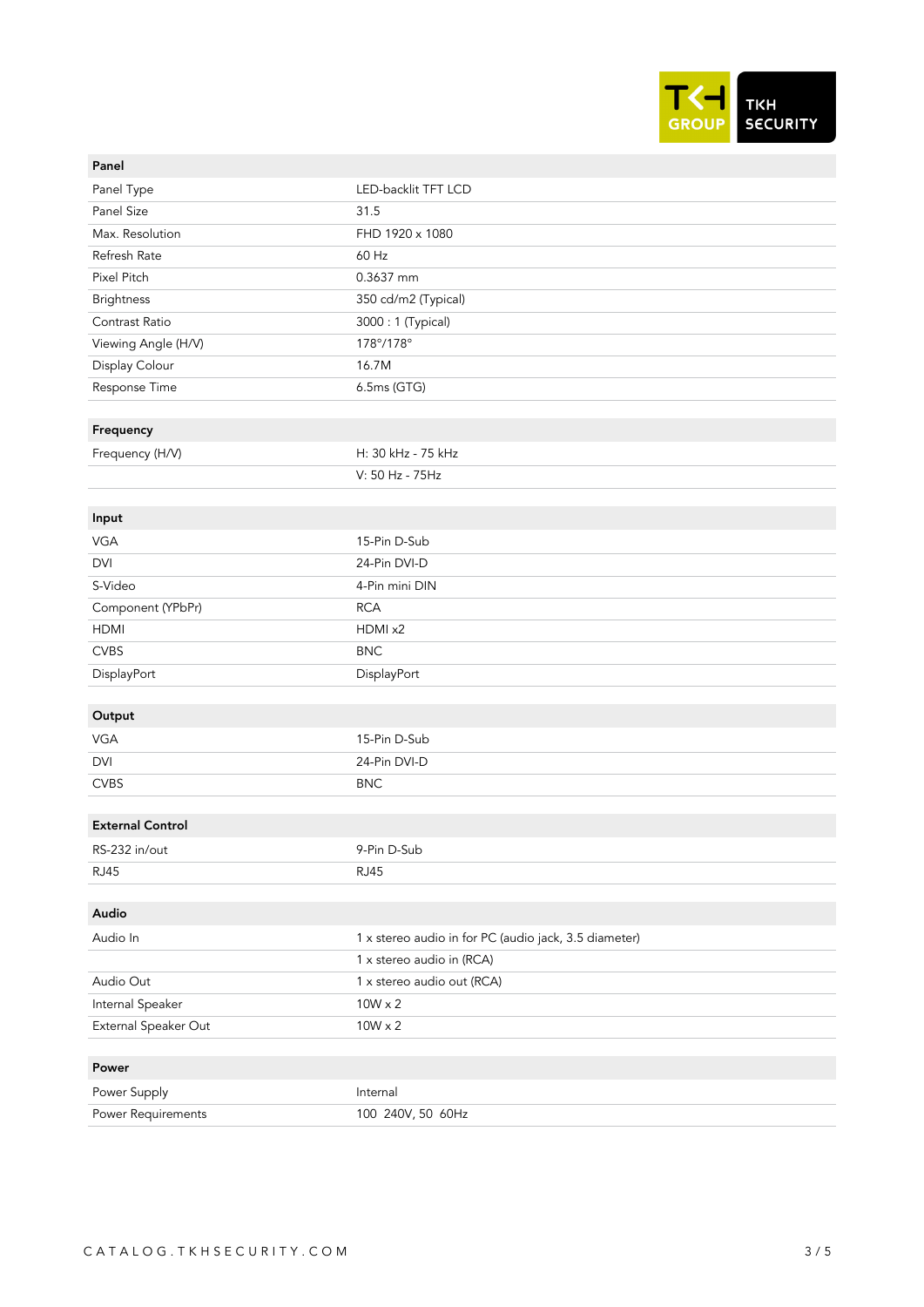## Specs



| Power                       |                                                                                  |
|-----------------------------|----------------------------------------------------------------------------------|
| Consumption                 | < 85 W (On)                                                                      |
|                             | < 0.5 W (Stand-by)                                                               |
|                             | < 0.5 W (Off)                                                                    |
|                             |                                                                                  |
| <b>NeoV Optical Glass</b>   |                                                                                  |
| Thickness                   | 3.0 mm (0.12)                                                                    |
| <b>Reflection Rate</b>      | $< 1\%$                                                                          |
| <b>Transmission Rate</b>    | >96%                                                                             |
| Coating Hardness            | > 9H                                                                             |
|                             |                                                                                  |
| <b>Operating Conditions</b> |                                                                                  |
| Temperature                 | $0 °C \sim 40 °C$                                                                |
| Humidity                    | 10% ~ 80% (No condensation)                                                      |
|                             |                                                                                  |
| <b>Storage Conditions</b>   |                                                                                  |
| Temperature                 | -20 °C ~ 60 °C                                                                   |
| Humidity                    | 10% ~ 90% (No condensation)                                                      |
|                             |                                                                                  |
| Mounting                    |                                                                                  |
| <b>VESA FPMPMI</b>          | Yes (400 x 200mm)                                                                |
| <b>Dimensions</b>           |                                                                                  |
| Product (W x H x D)         | 757 x 451 x 95mm (29.8 x 17.8 x 3.7)                                             |
| Packaging (W x H x D)       | 870 x 624 x 249mm (34.3 x 24.6 x 9.8)                                            |
|                             |                                                                                  |
| Weight                      |                                                                                  |
| w/o Base                    | 16.5 kg (36.3 lbs)                                                               |
| Packaging Weight            | 19.8 kg (43.6 lbs)                                                               |
|                             |                                                                                  |
| <b>Regulation Approval</b>  |                                                                                  |
| Certifications & Compliance | FCC, CB, CE, CEL, CCC, BSMI, RoHS, GOST-R, WEEE, REACH                           |
|                             |                                                                                  |
| Supplied accessories        |                                                                                  |
| Accessories                 | CD ROM (user manual), 15-Pin D-Sub cable, power cord, remote control, batteriese |
|                             |                                                                                  |
| Ordering Info               |                                                                                  |
| NEOVO-RX-32                 | Monitor 32", LED, Full HD; 24/7, DVI/VGA/HDMI/BNC, video in                      |